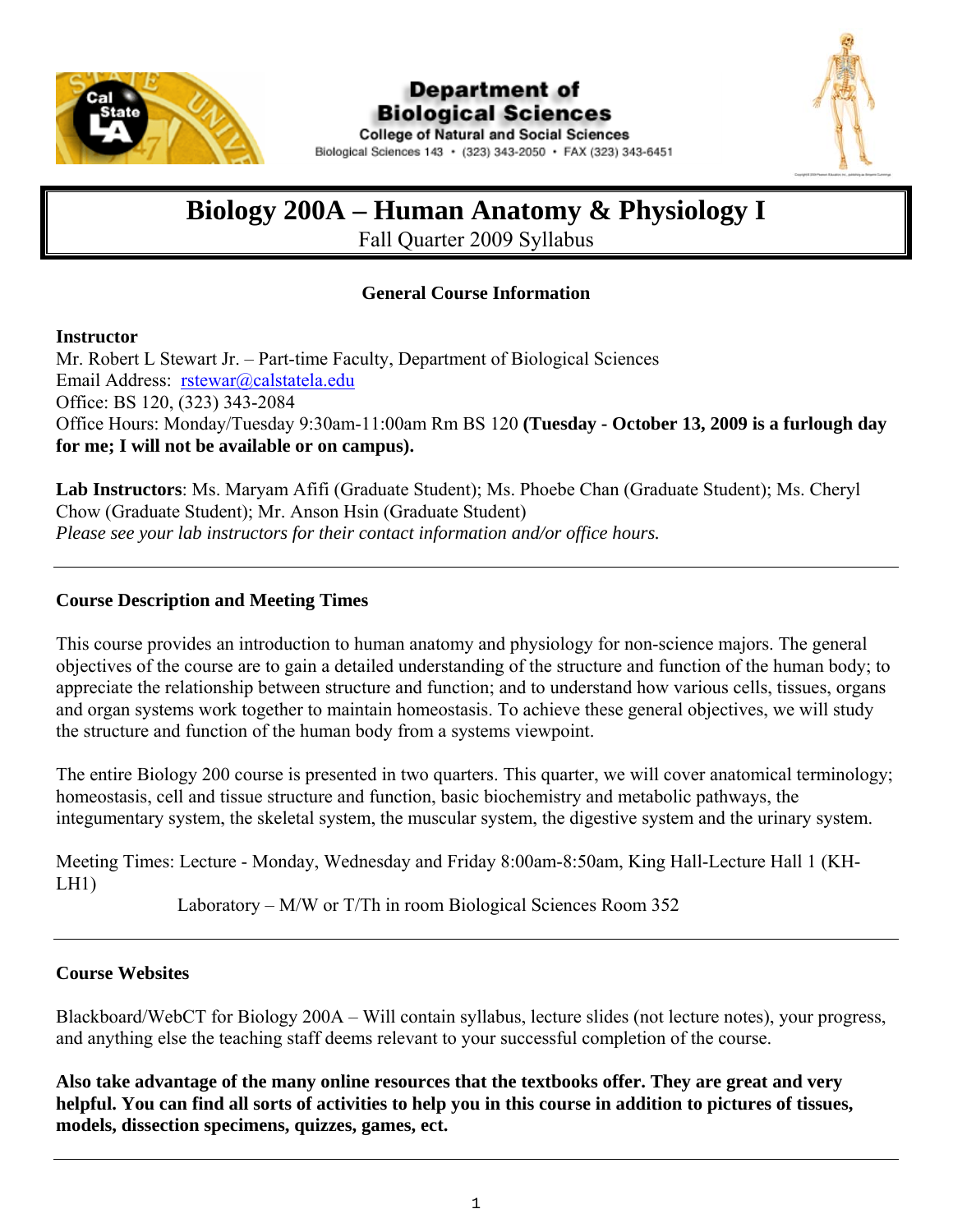#### **Suggested Prerequisite/Corequisite:** Chemistry 151 **Required Textbooks**

Lecture: Human Anatomy & Physiology: 8<sup>th</sup> Edition; E.N. Marieb and K. Hoehn; Benjamin Cummings/Pearson Higher Education 2010.

Laboratory: Human Anatomy & Physiology Laboratory Manual (UPDATE Main Version): 8<sup>th</sup>/Custom Edition for California State University Los Angeles; E.N. Marieb and S.J. Mitchell; Benjamin Cummings/Pearson Higher Education 2009.

#### **IMPORTANT NOTICE!**

Cell Phones (or other electronic devices) are **NOT ALLOWED** to make any sound that may disrupt the learning process. Therefore, please turn your cell phones (or other electronic devices) off or to silent mode prior to entering the classroom. There will be 5 points deducted from your total score whenever your cell phone disrupts the lecture or the laboratory sections of this course. If my phone goes off, then every student receives 5 points. Fair? I think so.

#### **Course Requirements**

#### **Attendance**

*Lecture attendance* is very important to the overall progress you can achieve in this course. While I cannot police attendance in such a large course, there are some privileges that come with regular attendance. Any extra credit assignments or in-class assignments (that will be worth points) can only be taken advantage of by the students in attendance on that day. There is no make-up for assignments given in class, no matter what the excuse. There may or may not be a prior announcement made. **All extra credit opportunities for the course will be given in lecture only!** 

*Laboratory attendance* is also very important to the level of success of this course. You must be enrolled in a lab session, where you will perform experiments, study and manipulate anatomical models and charts, study histological specimens, and view demonstrations relevant to the topics in the lecture material. **The laboratory section is NOT another lecture, it is designed for collaborative, exploratory, and inquiry based learning. Therefore, come to lab prepared to work (this implies that there is some learning that should be done prior to arriving at lab)!**

#### **Grading**

You will receive a single grade for the lecture and lab portions of the course*.* Letter grades will be determined based on the **(already curved)** grading scale below. You must have at least 507.5 points (50%) to pass the course. The plus/minus grading system will be used. **There will be NO makeup exams**. Missed exams with a justified, **written, valid and verifiable excuse** (ie, physician's note) will be prorated based on scores on other exams. The final lecture exam must be taken to receive a grade for the course.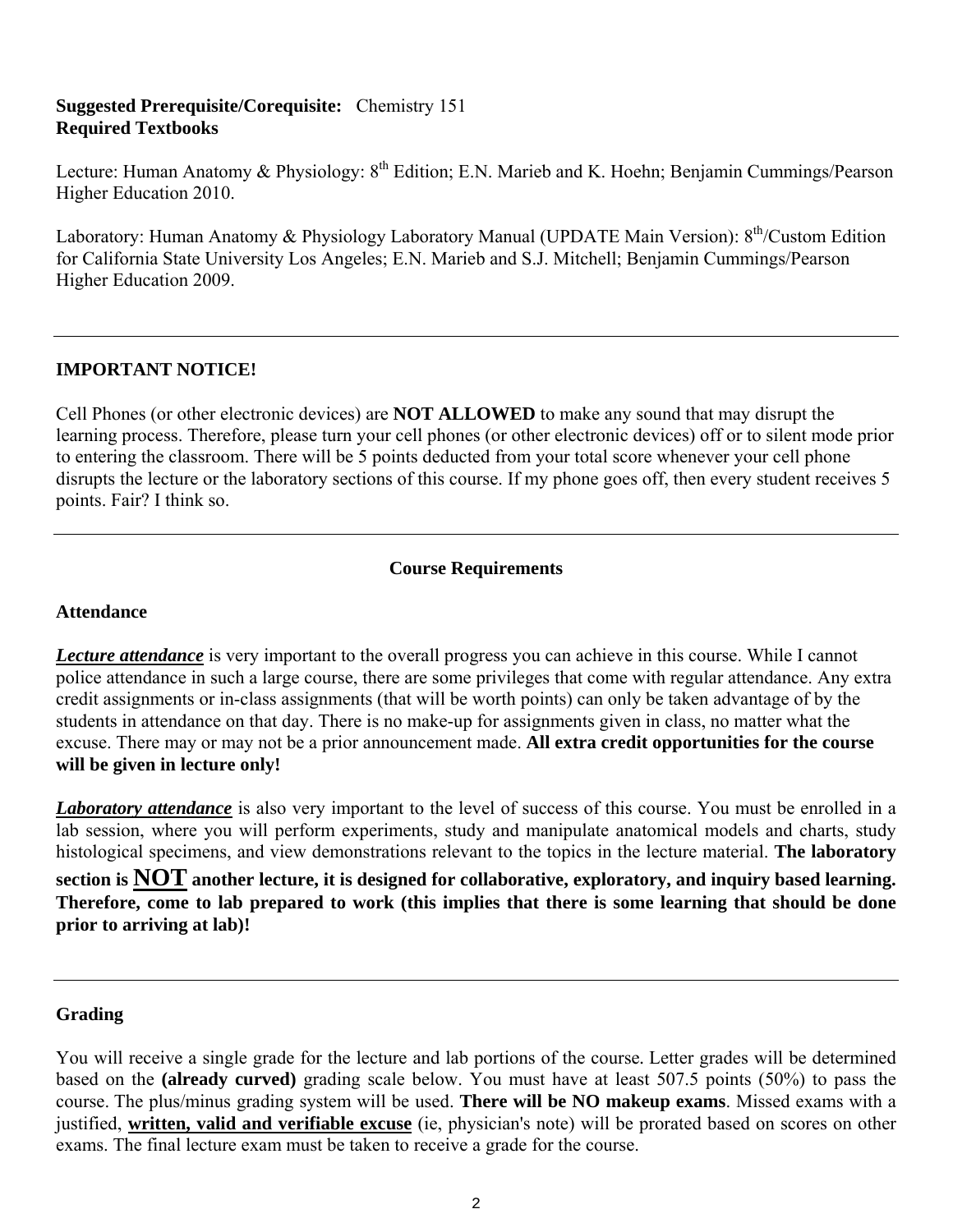### **Grading Scale**

| $A = 954 - 1015 (94\% - 100\%)$ | $C = 670-741 (66\% - 73\%)$     |
|---------------------------------|---------------------------------|
| $A = 893-944 (88\% - 93\%)$     | $C = 629-660 (62\% - 65\%)$     |
| $B+= 873-883$ $(86\% - 87\%)$   | D+= 599-619 (59% - 61%)         |
| $B = 802-863$ (79% - 85%)       | $D = 538-589(53\% - 58\%)$      |
| $B = 771-792$ $(76\% - 78\%)$   | $D = 507.5 - 528 (50\% - 52\%)$ |
| $C == 751-761$ $(74\% - 75\%)$  | $F =$ Below 507.5 (Below 50%)   |

| Component                             | Points in<br>Overall<br>Grade | Worth             | Comments                                                                                                                                                                                                                                                                                                                                                                                                |  |
|---------------------------------------|-------------------------------|-------------------|---------------------------------------------------------------------------------------------------------------------------------------------------------------------------------------------------------------------------------------------------------------------------------------------------------------------------------------------------------------------------------------------------------|--|
| Lecture                               |                               |                   | People who attend lecture regularly (and who prepare for lecture)<br>usually do well in this course.                                                                                                                                                                                                                                                                                                    |  |
| Classroom<br>Assessments              | 100                           | 10pts each        | (10) Lecture-based Timed Website quizzes                                                                                                                                                                                                                                                                                                                                                                |  |
| Midterm<br>Exams                      | 200                           | 100pts<br>each    | (2) In class midterm exams; formats may be any or all of the following:<br>multiple choice, short-answer, fill in the blanks, diagramming                                                                                                                                                                                                                                                               |  |
| Research<br>Paper                     | 50                            | 50 pts            | (1) Research Paper. This term                                                                                                                                                                                                                                                                                                                                                                           |  |
| Final Exam                            | 150                           | $150$ pts         | (1) In class final exam; format may be any or all of the following:<br>multiple choice, short-answer, fill in the blanks, diagramming. 120<br>points from new material, 30 points cumulative.                                                                                                                                                                                                           |  |
| Miscellaneous                         | 10                            | 5pts each         | (2) Timed Website Assignments on State Budget Closure Days                                                                                                                                                                                                                                                                                                                                              |  |
| <b>Total Lecture</b><br><b>Points</b> | 510                           |                   |                                                                                                                                                                                                                                                                                                                                                                                                         |  |
| Laboratory                            |                               |                   | Attendance in lab helps to grasp the lecture better. Students who take<br>care of business while in lab usually do well in the course.                                                                                                                                                                                                                                                                  |  |
| Laboratory<br>Mini-Practical<br>Exams | 75                            | 25 pts each       | (4) In lab mini-practical exams; lowest one will be dropped. 25<br>questions worth 1 point each.                                                                                                                                                                                                                                                                                                        |  |
| Laboratory<br>Practical<br>Exams      | 100                           | 50 pts each       | (2) In lab practical exams. 50 questions worth 1 point each.                                                                                                                                                                                                                                                                                                                                            |  |
| Laboratory<br>Review<br>Exercises     | 230                           | 10 pts each       | (23) Pre-lab review exercises (including assigned physioex exercises)<br>due upon entry into each laboratory session (5pts each); (23) Timed<br>Web Quizzes (5 pts each).                                                                                                                                                                                                                               |  |
| Subjective<br>evaluation              | 100                           | 100pts<br>maximum | Each lab instructor can award these points on a case to case basis.<br>Subjective points will reflect lab attendance, lab collaboration, lab<br>preparedness, lab productivity, lab behavior (including whether you put<br>things back how you found them, cleaning your area prior to leaving<br>lab, level of respect for others, how long you stay in lab, plagiarism,<br>following lab rules, etc). |  |
| <b>Total Lab</b><br><b>Points</b>     | 505                           |                   |                                                                                                                                                                                                                                                                                                                                                                                                         |  |
| <b>Total</b>                          | 1015<br>points                |                   | Percentage of total points determines the<br>course grade                                                                                                                                                                                                                                                                                                                                               |  |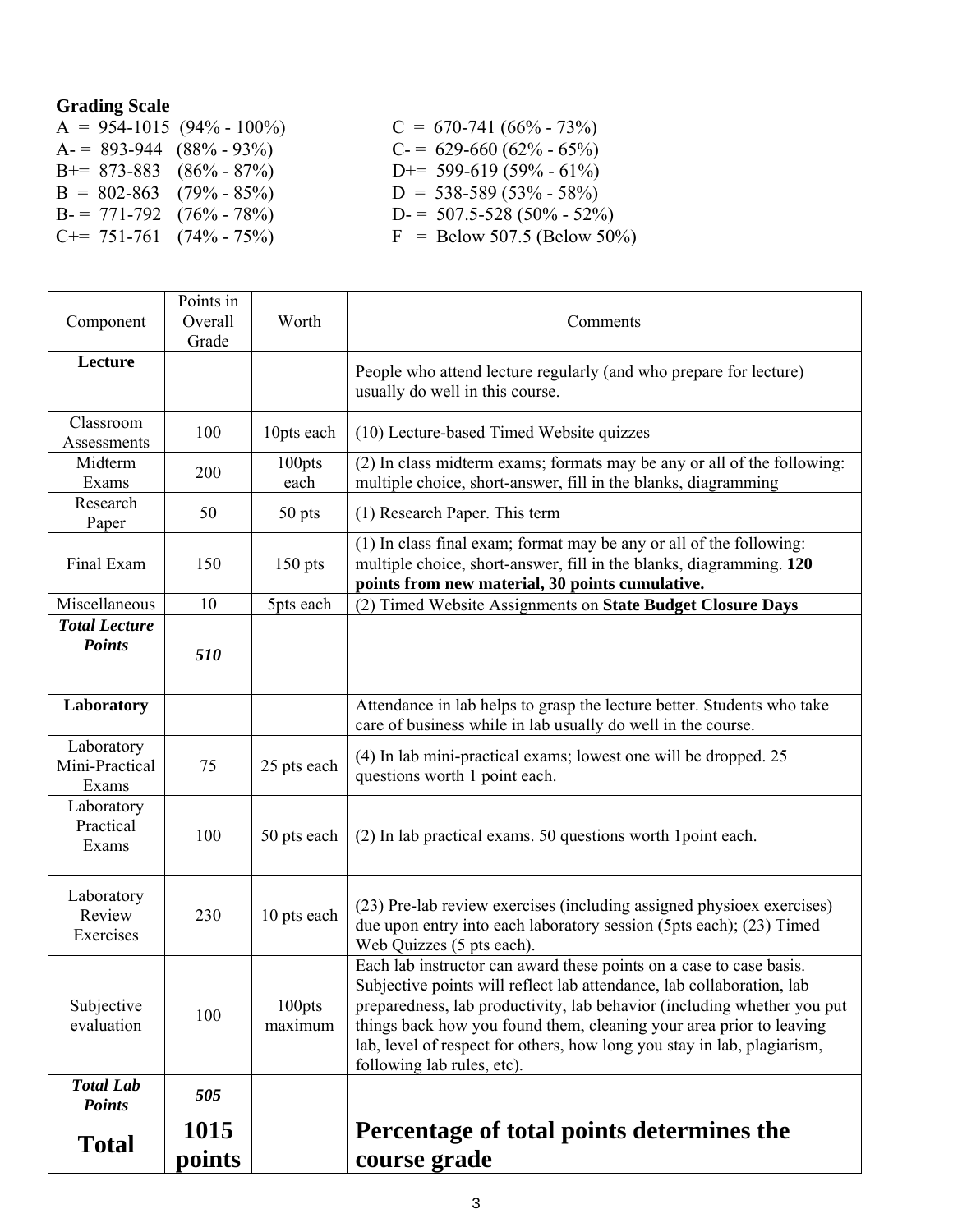#### **Late Assignments**

Late assignments will have 10% of total possible points deducted for each day late.

#### **Academic Honesty**

Students are expected to abide by the University's Academic Honesty Policy, which can be found at http://www.calstatela.edu/univ/stuaffrs/Academic\_Honesty.htm. Students who violate this policy will be subject to disciplinary action, and may receive a failing grade in the course for a single violation.

#### **Tape Recorders and Laptops in Lecture**

You may bring tape recorders to record the lectures. You may also bring laptops to be used for purposes consistent with engaging yourself with the lecture. However, if it is ever determined that you are using your laptop to do other things such as instant messaging, internet chatting, ect., the class will lose this privilege.

#### **Lecture Exam Procedure**

All students are to wait outside on exam days. The teaching staff needs to come in and set up for the exam. When you are invited into the hall, you will leave your personal items either at the back of the lecture hall, or on the floor in front of the lecture hall. You may only sit in seats that contain an exam. The only items you can take to your seat are the materials needed and allowed to take the exam such as pencils, pens, erasers, scantrons, etc.

**Turnitin -** Turnitin software will be used in this course to determine the level of student "originality" of the required research paper. Please read the following carefully:

**"Students agree that by taking this course all required papers may be subject to submission for textual similarity review to Turnitin.com for the detection of plagiarism. All submitted papers will be included as source documents in the Turnitin.com reference database solely for the purpose of detecting plagiarism of such papers. You may submit your papers in such a way that no identifying information about you is included. Another option is that you may request, in writing, that your papers not be submitted to Turnitin.com. However, if you choose this option you will be required to provide documentation to substantiate that the papers are your original work and do not include any plagiarized material."** 

**If you decide that you do not want to turn in your paper through Turnitin, you ARE REQUIRED to submit COMPLETE copies of all of the sources you used to write the paper so that plagiarism can be determined by the grader. If you decide to turn your paper in through Turnitin, the same rules from last term will apply for the deduction of points based on the "originality report" in the Turnitin software.**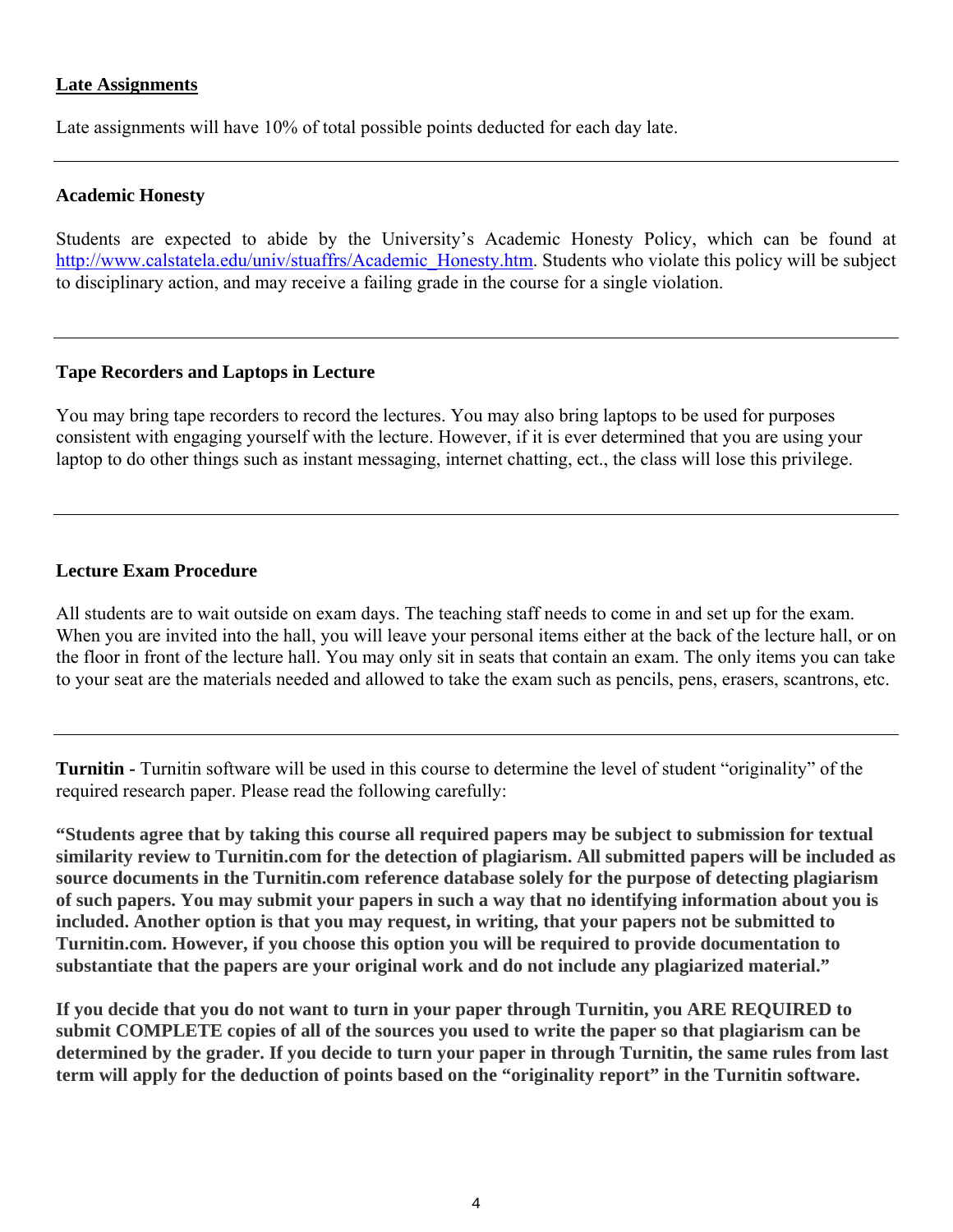| Date              | Topic                                      | Reading                          |  |
|-------------------|--------------------------------------------|----------------------------------|--|
| Sep 25            | Course Introduction                        |                                  |  |
| Sep 28            | The Human Body: An Orientation             | Chapter 1                        |  |
| Sep 30            | Cells: The Living Units                    | Chapter 3                        |  |
| Oct <sub>02</sub> | Tissue: The Living Fabric                  | Chapter 4                        |  |
| Oct <sub>05</sub> | Tissue: The Living Fabric Cont.            | Chapter 4                        |  |
| Oct <sub>07</sub> | <b>Water and Solutions</b>                 | 28-30; 35-41                     |  |
| Oct 09            | Permeability and Transport                 | 68-81                            |  |
| Oct 12            | <b>Chemical Building Blocks</b>            | $42 - 56$                        |  |
| Oct 14            | Integument                                 | Chapter 5                        |  |
| <b>Oct 16</b>     | <b>STATE BUDGET CLOSURE DAY</b>            | <b>ONLINE ASSIGNMENT</b>         |  |
| <b>Oct 19</b>     | <b>MIDTERM EXAM I: 100 pts</b>             | Covers Sep 25 - Oct 16           |  |
| Oct 21            | <b>Skeletal System</b>                     | Chapter 7; 172-179               |  |
| Oct 23            | Skeletal System Cont.                      | Chapter 7; 172-179               |  |
| Oct 26            | Bone Histology and Growth; Calcium Balance | 179-191                          |  |
| Oct 28            | <b>Articulations and Movement</b>          | Chapter 8                        |  |
| Oct 30            | Gross Anatomy of Skeletal Muscle           | Chapter 10                       |  |
| <b>Nov 02</b>     | Fine Structure of Skeletal Muscle          | 276-284                          |  |
| <b>Nov 04</b>     | Muscle Physiology I                        | 284-305                          |  |
| <b>Nov 06</b>     | Muscle Physiology II                       | 305-316                          |  |
| <b>Nov 09</b>     | <b>MIDTERM EXAM II: 100 pts</b>            | Covers Oct $21 - Nov 06$         |  |
| Nov $11$          | Digestive System II                        | Chapter 23                       |  |
| Nov $13$          | Digestive System III                       | Chapter 23                       |  |
| <b>Nov 16</b>     | Digestive System IV                        | Chapter 23                       |  |
| <b>Nov 18</b>     | Digestive System I                         | Chapter 23                       |  |
| <b>Nov 20</b>     | <b>STATE BUDGET CLOSURE DAY</b>            | <b>ONLINE ASSIGNMENT</b>         |  |
| <b>Nov 23</b>     | Metabolism, Metabolic States and Rate      | 100-105; 918-954                 |  |
| Nov <sub>25</sub> | <b>Urinary System I</b>                    | Chapter 23                       |  |
| <b>Nov 27</b>     | <b>THANKSGIVING HOLIDAY</b>                |                                  |  |
| <b>Nov 30</b>     | <b>Urinary System II</b>                   | Chapter 23                       |  |
| Dec 02            | <b>Urinary System III</b>                  | Chapter 23                       |  |
| Dec 04            | Water, Electrolytes and Acid/Base Balance  | Chapter 26                       |  |
| <b>Dec 07</b>     | FINAL EXAM: 150 pts; 8:00am - 10:30am      | 120 points cover Nov 11 – Dec 04 |  |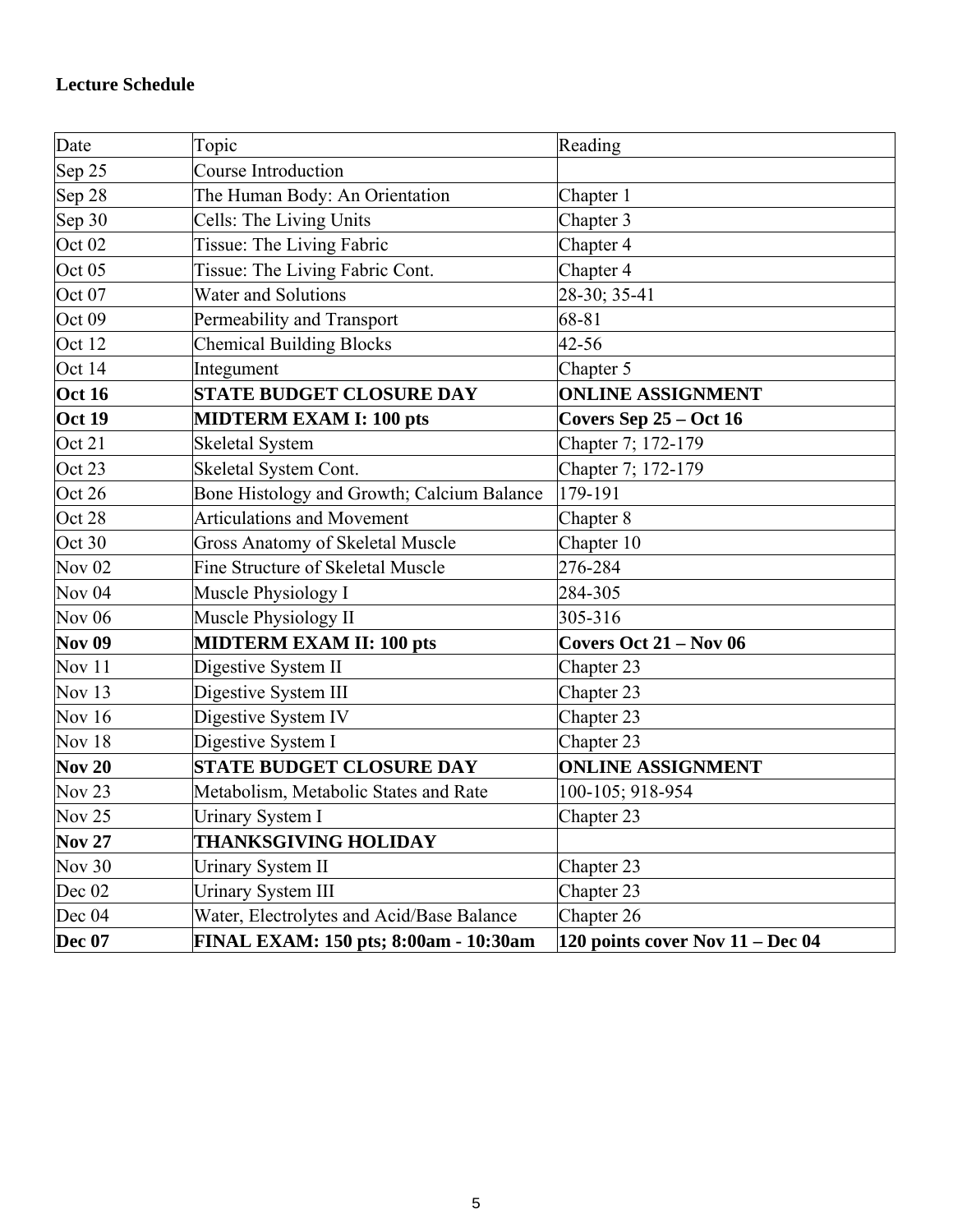#### **Laboratory Schedule**

| <b>Date</b>  | <b>Topic</b>                                 | <b>Exercises &amp; Homework</b> |
|--------------|----------------------------------------------|---------------------------------|
| Sep 23, 24   | No Lab                                       |                                 |
| Sep 28, 29   | Anatomical Terms & Organ Systems             | 1, 2, 8, 8                      |
| 9/30, 10/01  | The Microscope & The Cell                    | 3 & 4                           |
| Oct 05, 06   | <b>Tissues</b>                               | 6A; 6B (Physioex)               |
| Oct 07, 08   | Tissues Cont.                                | 6A                              |
| Oct 12, 13   | Cell Transport and Permeability & The        | 5A; 5B (Physioex) $& 7$         |
|              | Integument                                   |                                 |
| Oct 14, 15   | $MP # 1 (Sep 28 - Oct 08); Skeletal$         | 9                               |
|              | Overview                                     |                                 |
| Oct 19, 20   | The Axial Skeleton                           | 10                              |
| Oct 21, 22   | The Axial Skeleton & The Appendicular        | 10 & 11                         |
|              | Skeleton                                     |                                 |
| Oct 26, 27   | The Appendicular Skeleton & The Fetal        | 11 & 12                         |
|              | Skeleton                                     |                                 |
| Oct 28, 29   | $MP #2$ (Oct 12- Oct 27); The Muscular       | 14                              |
|              | System                                       |                                 |
| Nov 02, 03   | <b>Midterm Lab Practical (Sep28 –Oct 27)</b> |                                 |
| Nov 04, 05   | The Muscular System                          | 14 & 15                         |
| Nov 09, 10   | The Muscular System                          | 15                              |
| Nov 11, 12   | Muscle Physiology                            | 16A; 16B (Physioex)             |
| Nov 16, 17   | MP #3 (Oct $28 - Nov 12$ ); Digestive        | 38                              |
|              | <b>System Anatomy and Histology</b>          |                                 |
| Nov 18, 19   | Chemical & Mechanical Digestion              | 39A; 39B (Physioex)             |
| Nov 23,24    | <b>Urinary System Anatomy</b>                | 40                              |
| Nov 25, 26   | <b>Thanksgiving Holiday</b>                  | No Lab                          |
| 11/30, 12/01 | MP #4 (Nov $16 - Nov 24$ ); Review for       | 41B (Physioex)                  |
|              | Final                                        |                                 |
| Dec 02, 03   | Final Lab Practical (Oct 28 –Dec 01)         |                                 |

**Laboratory Homework** – Lab homework assignments are to be completed prior to coming to lab. You will turn in the "original" from your lab manual. You may make copies for yourself, so that you may continue studying and make any adjustments to your answers while actually completing the lab. You will turn in the exercises for every lab chapter in the syllabus, including the physioex chapters (and any assignment your lab instructor passes out). It is suggested that you spend quality time with the homework assignments. This will insure that you are prepared to work hard in lab, and give you an opportunity to "study". **It does not help you in the long run to copy answers from a colleague just before the laboratory session**. Take responsibility for you own progress in this course. Half of your points will be given for an online timed laboratory quiz to be taken through Blackboard/WebCT. The other half of the homework points will be given for successful "completion" of the laboratory homework. If you are caught writing in any random answer for the homework that you turn in, you will not receive points for that portion of the homework. **The homework you turn in will be surveyed for completeness and diligence; however, it will not be graded**. The online lab quizzes will be graded and are based on the laboratory review exercises/homework.

**Open Lab** - We will open the lab across the hall as much as we can to allow students to **study**. Open lab is for you to increase your chances of getting the grade you want out of this course. There will be no extra credit given for your taking advantage of open lab opportunities. Remember, the teaching staff is opening the lab voluntarily (**no extra pay**). Furthermore, open lab is not merely another taught lab that you can attend in lieu of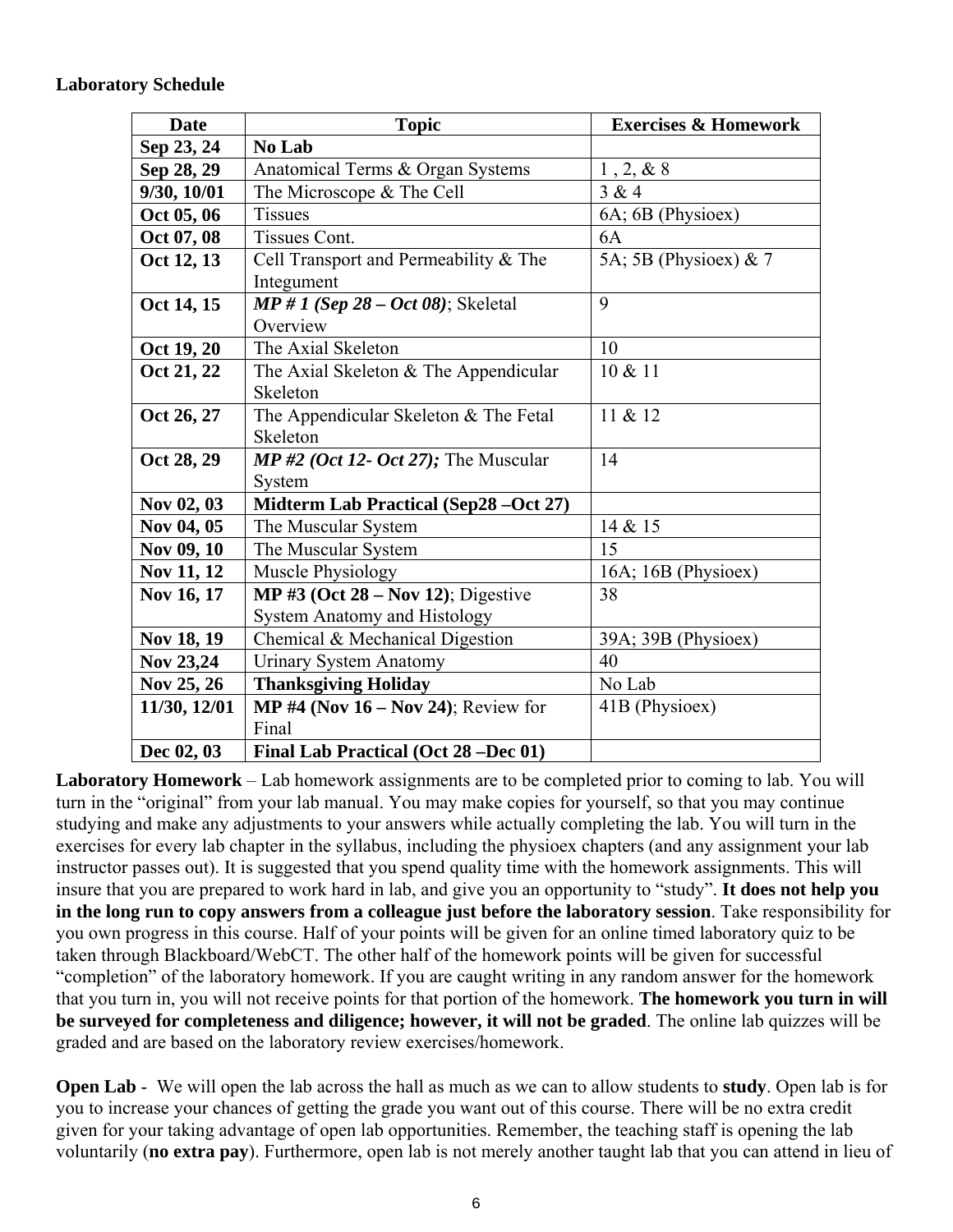your assigned lab. **The teaching staff is there to supervise, not to teach. Please use "office hours" or your assigned lab period to discuss anything you are not understanding with your own lab instructor.**

## **Things to know for the Organ Systems (Rat Dissection)**

**Rat Dissection: Be able to identify the following structures (organs) and know which organ systems the structures belong to.** 

#### **Cardiovascular System Endocrine System**

Heart Adrenal Glands Spleen (also lymphatic) Pancreas Artery & Vein Testes **Respiratory System** Ovaries Lungs

#### **Digestive System** Penis

Esophagus Scrotum Stomach Ovaries Liver Vagina Pancreas Gall Bladder Kidneys Diaphragm Urinary Bladder **Ureters** 

#### **Cross-Sectional Torso**

O21 Trachea O22 Esophagus O24 Lungs O28 Left Atrium O29 Right Atrium O30 Liver O31 Stomach O32 Diaphragm O33 Spleen O34 Pancreas O35 Kidney O37 Duodenum O38 Jejunum O39 Ileum O40 Colon

#### Trachea **Reproductive System**

 Testes Small Intestine Uterus (uterine horns) Large Intestine Seminal Vesicles

**Urinary System Muscular System/Respiratory System**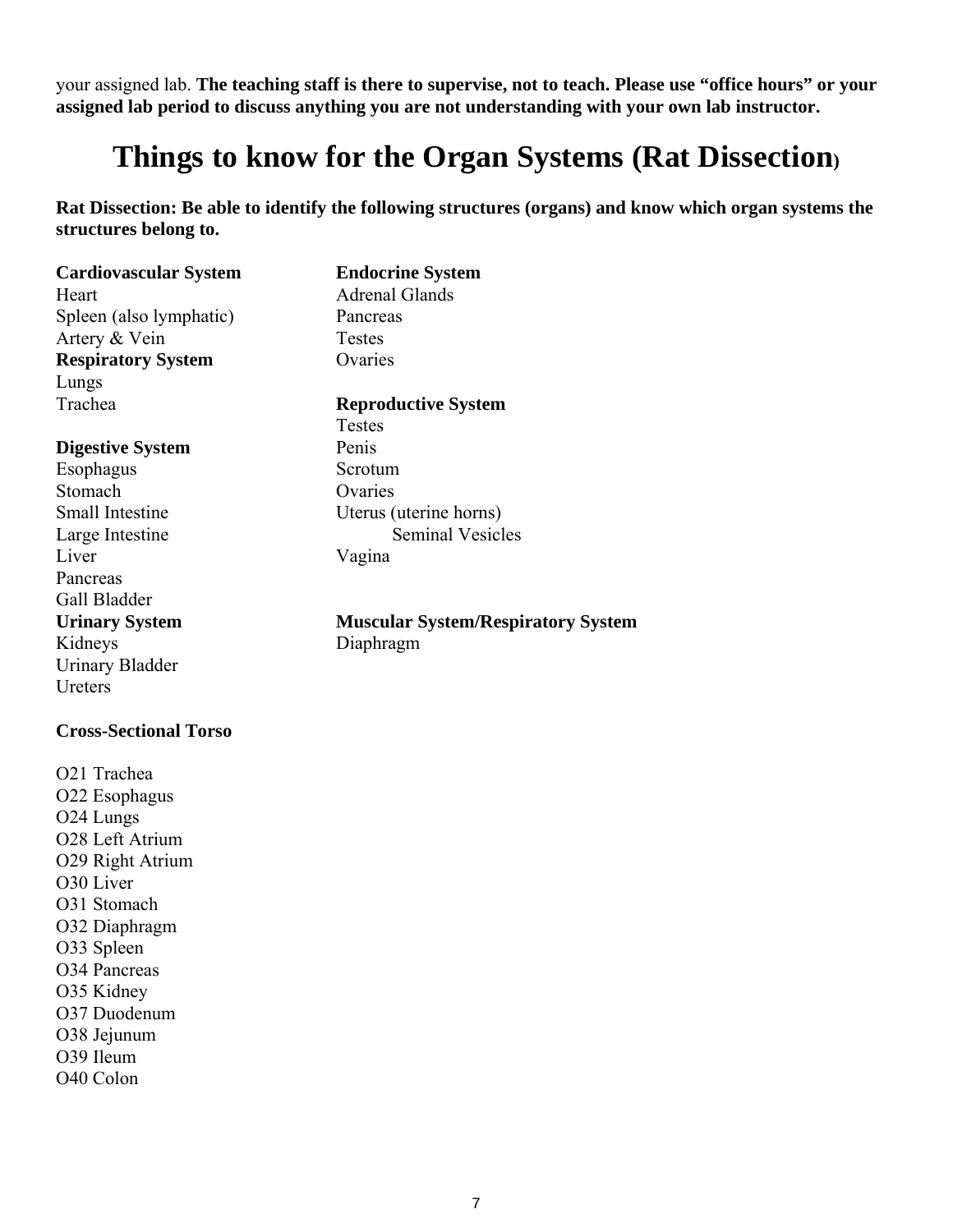### **Laboratory Safety and Rules**

- Evacuation Procedures (Follow directions of your instructor)
- Hazardous Materials be careful when handling glass and sharp objects such as microscope slides, test tubes, and dissecting tools. Report any injury, spill or broken equipment to your instructor.
- No eating or drinking in the lab. Do not even bring food into the lab unless it is secure within your backpack or other closed carrying apparatus. Bottled water is acceptable.
- Be careful with all lab equipment. Follow any instructions on how to operate any equipment in the lab. Be careful not to write on any charts, models, lab benches, ect. Make sure to handle models, bones, skeletons, ect with extreme care as they are very expensive.
- Make sure to leave the lab as you found it when you arrived. Clean up after yourselves, put all models and keys back where you found them; reassembled and in order. Push your lab stools under the lab bench before you leave.
- Lab coats are not required, but may be useful on days when performing dissections or other "wet lab" procedures. Lab coats will protect your clothing.
- **NO PHOTOGRAPHY** will be allowed in the laboratory. Your textbooks have excellent and adequate online resources for you in the form of pictures, models, histology slides, etc. It has not been seen in this course that taking pictures helps anyone's grades. We are convinced of that.
- **CELL PHONES (and other electronic devices)** are not allowed to sit on the lab benches, are not allowed to be used in the laboratory, are not allowed to ring or make any other noise during the lab period. The penalty for cell phone (or other electronic device) disruption is a deduction of 5 points every time it happens. You may not plug your cell phones or other electronic devices into the laboratory electrical outlets **(Laptops excepted when being used as a laboratory learning tool).**
- You may bring a laptop in order to be used for educational purposes only. If you are caught using the laptop for anything not relevant to this course, you will lose your privilege to use it during your laboratory period.
- You must take your laboratory time seriously, therefore, no horseplay or unnecessarily loud conversations during lab. You may be affecting the concentration of your colleagues around you. However, collaboration, discussion and polite debate are encouraged within groups (or even between groups).
- You will be given a copy of this contract to sign which says that you understand the laboratory rules for this course. You must sign this agreement in order to begin subjective evaluation.

Please sign below.

I understand and agree to follow all laboratory safety procedures and rules.

Name: \_\_\_\_\_\_\_\_\_\_\_\_\_\_\_\_\_\_\_\_\_\_\_\_\_\_\_\_\_\_\_\_\_\_\_\_\_\_\_\_\_ Date: \_\_\_\_\_\_\_\_\_\_\_\_\_\_\_\_\_\_\_\_\_\_\_\_ Lab Instructor's Name: \_\_\_\_\_\_\_\_\_\_\_\_\_\_\_\_\_\_\_\_\_\_\_\_\_\_\_\_\_\_\_\_Date: \_\_\_\_\_\_\_\_\_\_\_\_\_\_\_\_\_\_\_\_\_